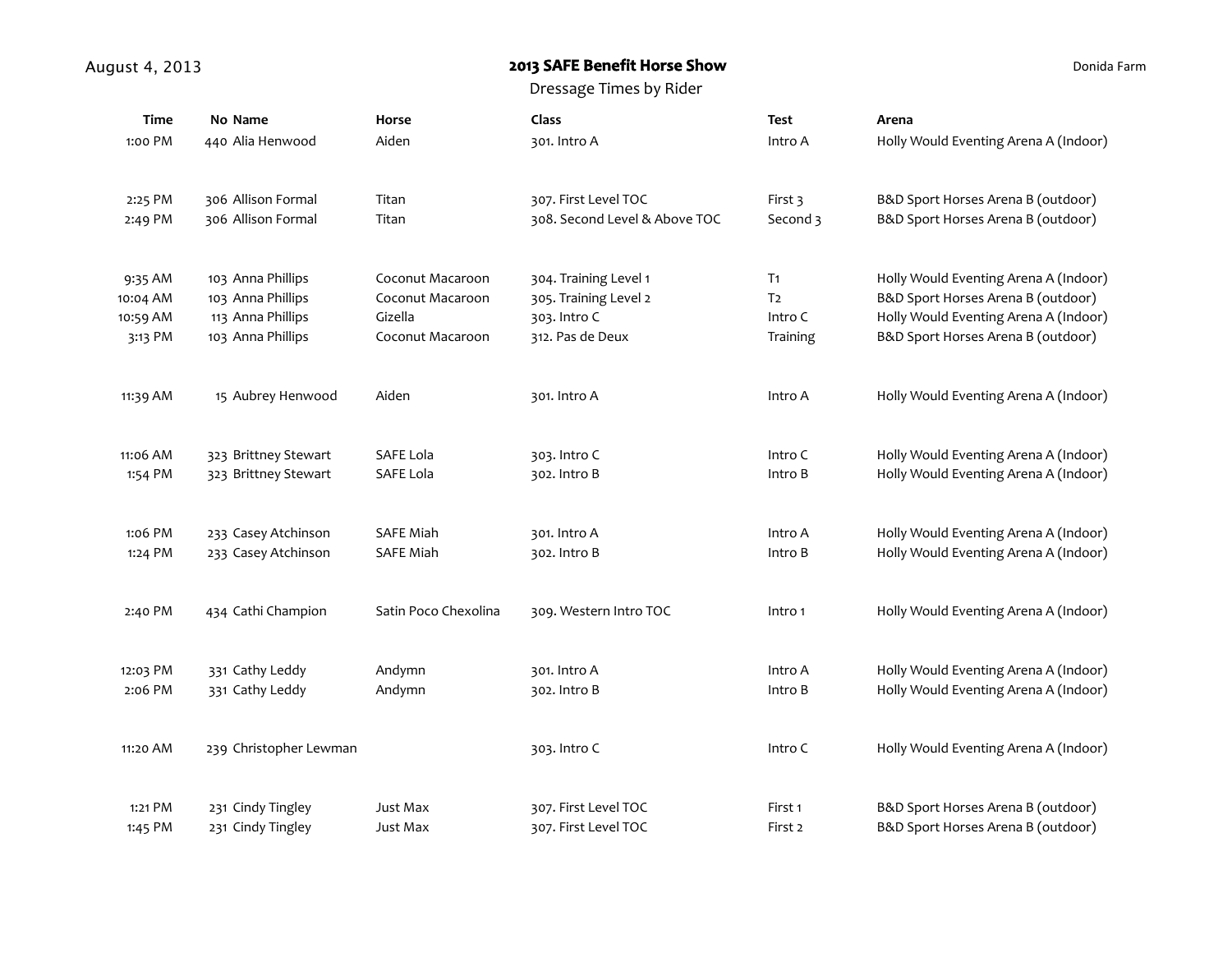## August 4, 2013 **August 4, 2013 August 4, 2013 August 4, 2013 ALC**

Donida Farm

| 11:33 AM | 431 Connie Phillips  | Brenden              | 301. Intro A                  | Intro A        | Holly Would Eventing Arena A (Indoor) |
|----------|----------------------|----------------------|-------------------------------|----------------|---------------------------------------|
| 9:21 AM  | 236 Cyarah Sell      | Mr Black Magic       | 304. Training Level 1         | T <sub>1</sub> | Holly Would Eventing Arena A (Indoor) |
| 9:48 AM  | 236 Cyarah Sell      | Mr Black Magic       | 305. Training Level 2         | T <sub>2</sub> | B&D Sport Horses Arena B (outdoor)    |
| 11:40 AM | 236 Cyarah Sell      | Mr Black Magic       | 306. Training Level 3         | T <sub>3</sub> | B&D Sport Horses Arena B (outdoor)    |
| 11:57 AM | 428 Denise Murray    | Prince               | 301. Intro A                  | Intro A        | Holly Would Eventing Arena A (Indoor) |
| 1:42 PM  | 428 Denise Murray    | Prince               | 302. Intro B                  | Intro B        | Holly Would Eventing Arena A (Indoor) |
| 11:45 AM | 312 Haley Ashland    | Dante Vi Refletterre | 301. Intro A                  | Intro A        | Holly Would Eventing Arena A (Indoor) |
| 9:00 AM  | 465 Heather Andreini | Heidi                | 305. Training Level 2         | T <sub>2</sub> | B&D Sport Horses Arena B (outdoor)    |
| 9:00 AM  | 366 Helga Roberts    | Charmeon             | 304. Training Level 1         | T <sub>1</sub> | Holly Would Eventing Arena A (Indoor) |
| 9:24 AM  | 366 Helga Roberts    | Charmeon             | 305. Training Level 2         | T <sub>2</sub> | B&D Sport Horses Arena B (outdoor)    |
| 10:03 AM | 317 Helga Roberts    | <b>SAFE Lucky</b>    | 304. Training Level 1         | T <sub>1</sub> | Holly Would Eventing Arena A (Indoor) |
| 11:27 AM | 317 Helga Roberts    | <b>SAFE Lucky</b>    | 302. Intro B                  | Intro B        | Holly Would Eventing Arena A (Indoor) |
| 1:13 PM  | 351 Helga Roberts    | Matinee Idol         | 307. First Level TOC          | First 1        | B&D Sport Horses Arena B (outdoor)    |
| 2:09 PM  | 301 Helga Roberts    | Monty                | 307. First Level TOC          | First 3        | B&D Sport Horses Arena B (outdoor)    |
| 2:33 PM  | 301 Helga Roberts    | Monty                | 308. Second Level & Above TOC | Second 1       | B&D Sport Horses Arena B (outdoor)    |
| 12:09 PM | 339 Janean Dolezal   | Sky                  | 301. Intro A                  | Intro A        | Holly Would Eventing Arena A (Indoor) |
| 2:12 PM  | 339 Janean Dolezal   | Sky                  | 302. Intro B                  | Intro B        | Holly Would Eventing Arena A (Indoor) |
| 10:10 AM | 302 Jess Morse       | Mouse                | 304. Training Level 1         | T <sub>1</sub> | Holly Would Eventing Arena A (Indoor) |
| 10:38 AM | 302 Jess Morse       | Mouse                | 303. Intro C                  | Intro C        | Holly Would Eventing Arena A (Indoor) |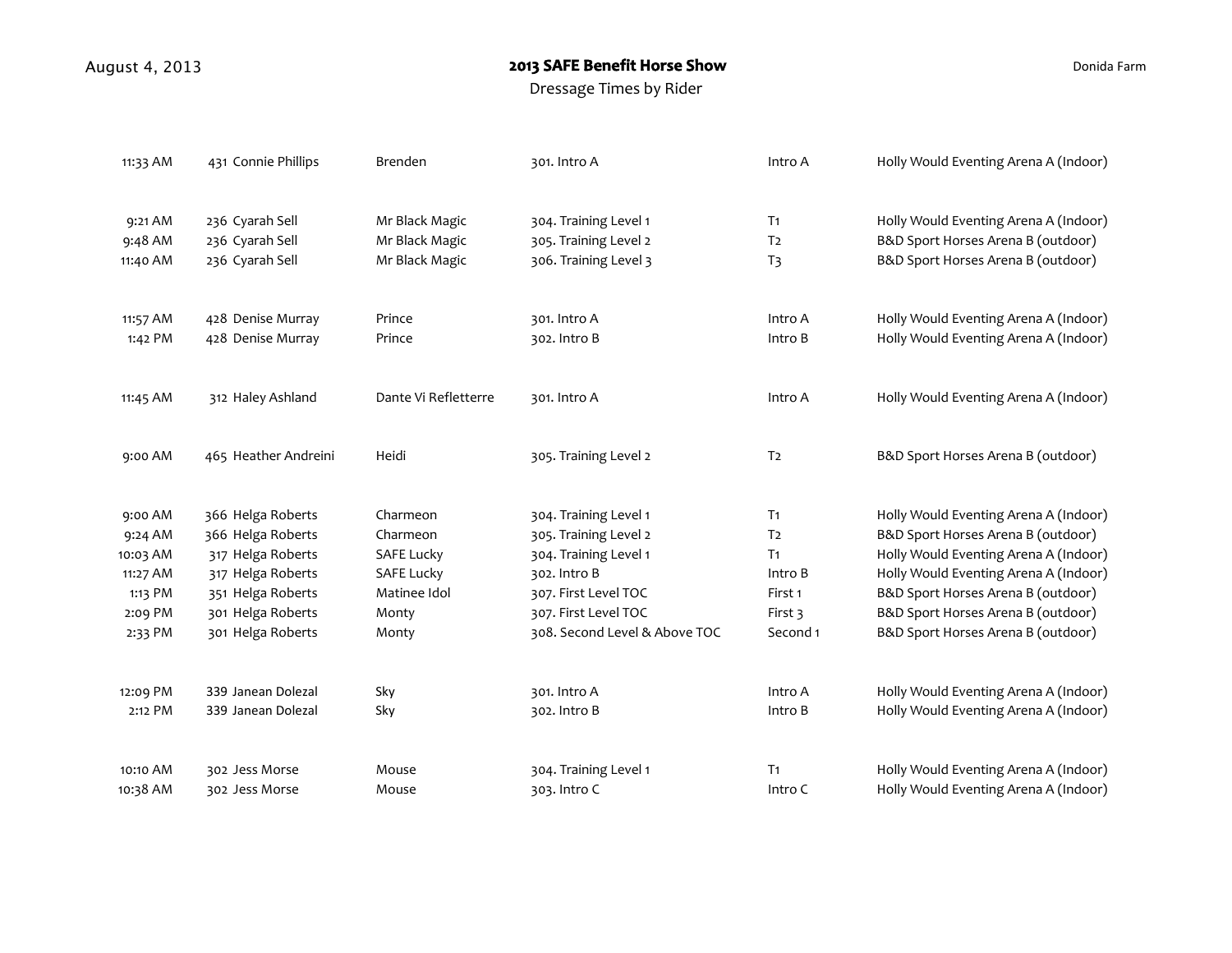| August 4, 2013 |                          |                         | 2013 SAFE Benefit Horse Show  | Donida Farm    |                                       |  |
|----------------|--------------------------|-------------------------|-------------------------------|----------------|---------------------------------------|--|
|                |                          | Dressage Times by Rider |                               |                |                                       |  |
| 11:08 AM       | 235 Johanna Van Vleet    | Forward Unto Dawn       | 306. Training Level 3         | T <sub>3</sub> | B&D Sport Horses Arena B (outdoor)    |  |
| 9:28 AM        | 330 John Meriwether      | Ground Control          | 304. Training Level 1         | T <sub>1</sub> | Holly Would Eventing Arena A (Indoor) |  |
| 9:56 AM        | 330 John Meriwether      | Ground Control          | 305. Training Level 2         | T <sub>2</sub> | B&D Sport Horses Arena B (outdoor)    |  |
| 2:26 PM        | 311 Julianne Hanley      | Chance                  | 309. Western Intro TOC        | Intro $3$      | Holly Would Eventing Arena A (Indoor) |  |
| 1:53 PM        | 109 Juliette Cimetiere   | Edison                  | 307. First Level TOC          | First 3        | B&D Sport Horses Arena B (outdoor)    |  |
| 2:41 PM        | 118 Kailey Jones         | Hollywood               | 308. Second Level & Above TOC | Second 3       | B&D Sport Horses Arena B (outdoor)    |  |
| 3:05 PM        | 118 Kailey Jones         | Hollywood               | 308. Second Level & Above TOC | Third 3        | B&D Sport Horses Arena B (outdoor)    |  |
| 9:07 AM        | 149 Katherine Deissler   | Dune                    | 304. Training Level 1         | T <sub>1</sub> | Holly Would Eventing Arena A (Indoor) |  |
| 9:32 AM        | 149 Katherine Deissler   | Dune                    | 305. Training Level 2         | T <sub>2</sub> | B&D Sport Horses Arena B (outdoor)    |  |
| 10:17 AM       | 104 Katherine Deissler   | George                  | 304. Training Level 1         | T <sub>1</sub> | Holly Would Eventing Arena A (Indoor) |  |
| 11:13 AM       | 149 Katherine Deissler   | Dune                    | 303. Intro C                  | Intro C        | Holly Would Eventing Arena A (Indoor) |  |
| 3:13 PM        | 149 Katherine Deissler   | Dune                    | 312. Pas de Deux              | Training       | B&D Sport Horses Arena B (outdoor)    |  |
| 2:00 PM        | 149 Katherine Deissler   | Dune                    | 302. Intro B                  | Intro B        | Holly Would Eventing Arena A (Indoor) |  |
| 9:16 AM        | 327 Keatha Senyohl       | Colby                   | 305. Training Level 2         | T <sub>2</sub> | B&D Sport Horses Arena B (outdoor)    |  |
| 11:16 AM       | 327 Keatha Senyohl       | Colby                   | 306. Training Level 3         | T <sub>3</sub> | B&D Sport Horses Arena B (outdoor)    |  |
| 1:05 PM        | 327 Keatha Senyohl       | Colby                   | 307. First Level TOC          | First 1        | B&D Sport Horses Arena B (outdoor)    |  |
| 9:42 AM        | 117 Kirann Gable         | <b>SAFE Maggie</b>      | 304. Training Level 1         | T <sub>1</sub> | Holly Would Eventing Arena A (Indoor) |  |
| 10:52 AM       | 117 Kirann Gable         | <b>SAFE Maggie</b>      | 303. Intro C                  | Intro C        | Holly Would Eventing Arena A (Indoor) |  |
| 3:23 PM        | 316 Kristina Vandersnick | China                   | 310. Western Basic TOC        | Basic 2        | B&D Sport Horses Arena B (outdoor)    |  |
| 3:39 PM        | 316 Kristina Vandersnick | China                   | 310. Western Basic TOC        | Basic 4        | B&D Sport Horses Arena B (outdoor)    |  |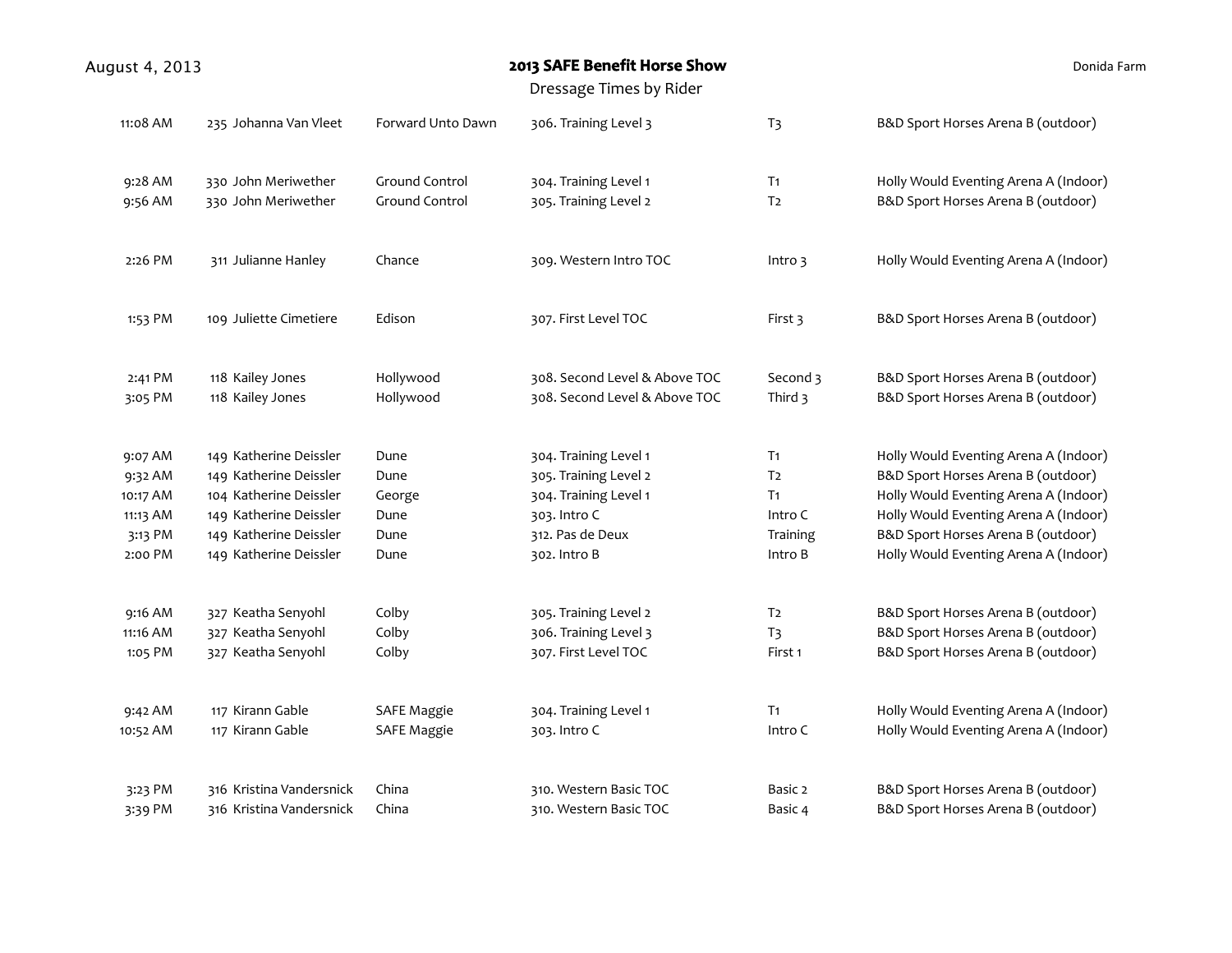## August 4, 2013 **August 4, 2013 August 4, 2013 August 4, 2013 ALC**

Donida Farm

| 10:45 AM | 123 Laura Woodhams    | Searri           | 303. Intro C             | Intro C        | Holly Would Eventing Arena A (Indoor) |
|----------|-----------------------|------------------|--------------------------|----------------|---------------------------------------|
| 1:12 PM  | 123 Laura Woodhams    | Searri           | 301. Intro A             | Intro A        | Holly Would Eventing Arena A (Indoor) |
| 1:30 PM  | 123 Laura Woodhams    | Searri           | 302. Intro B             | Intro B        | Holly Would Eventing Arena A (Indoor) |
| 10:20 AM | 242 Leah Anderson     | Caribbean Pirate | 305. Training Level 2    | T <sub>2</sub> | B&D Sport Horses Arena B (outdoor)    |
| 10:44 AM | 242 Leah Anderson     | Caribbean Pirate | 306. Training Level 3    | T <sub>3</sub> | B&D Sport Horses Arena B (outdoor)    |
| 12:54 PM | 110 Lucy Pulfer       | Kenai            | 301. Intro A             | Intro A        | Holly Would Eventing Arena A (Indoor) |
| 1:36 PM  | 110 Lucy Pulfer       | Kenai            | 302. Intro B             | Intro B        | Holly Would Eventing Arena A (Indoor) |
| 3:31 PM  | 303 Melanie Caviness  | Levi             | 310. Western Basic TOC   | Basic 4        | B&D Sport Horses Arena B (outdoor)    |
| 3:55 PM  | 303 Melanie Caviness  | Levi             | 311. Western Level 1 TOC | $L1-T4$        | B&D Sport Horses Arena B (outdoor)    |
| 9:56 AM  | 325 Monica Bretherton | Magdan           | 304. Training Level 1    | T <sub>1</sub> | Holly Would Eventing Arena A (Indoor) |
| 1:18 PM  | 325 Monica Bretherton | Magdan           | 302. Intro B             | Intro B        | Holly Would Eventing Arena A (Indoor) |
| 3:47 PM  | 309 Nancy Wymore      | The Handyman     | 311. Western Level 1 TOC | $L1-T1$        | B&D Sport Horses Arena B (outdoor)    |
| 4:03 PM  | 309 Nancy Wymore      | The Handyman     | 311. Western Level 1 TOC | $L1-T2$        | B&D Sport Horses Arena B (outdoor)    |
| 2:33 PM  | 326 Pam McCoy         | Matinee Idol     | 309. Western Intro TOC   | Intro 3        | Holly Would Eventing Arena A (Indoor) |
| 2:54 PM  | 326 Pam McCoy         | Matinee Idol     | 313. Western NAWD TOC    | $L1-T2$        | Holly Would Eventing Arena A (Indoor) |
| 12:57 PM | 230 Rebecca Blake     | Goldilocks       | 307. First Level TOC     | First 3        | B&D Sport Horses Arena B (outdoor)    |
| 11:56 AM | 304 Ruth Jelinek      | Jack             | 306. Training Level 3    | T <sub>3</sub> | B&D Sport Horses Arena B (outdoor)    |
| 1:29 PM  | 304 Ruth Jelinek      | Jack             | 307. First Level TOC     | First 1        | B&D Sport Horses Arena B (outdoor)    |